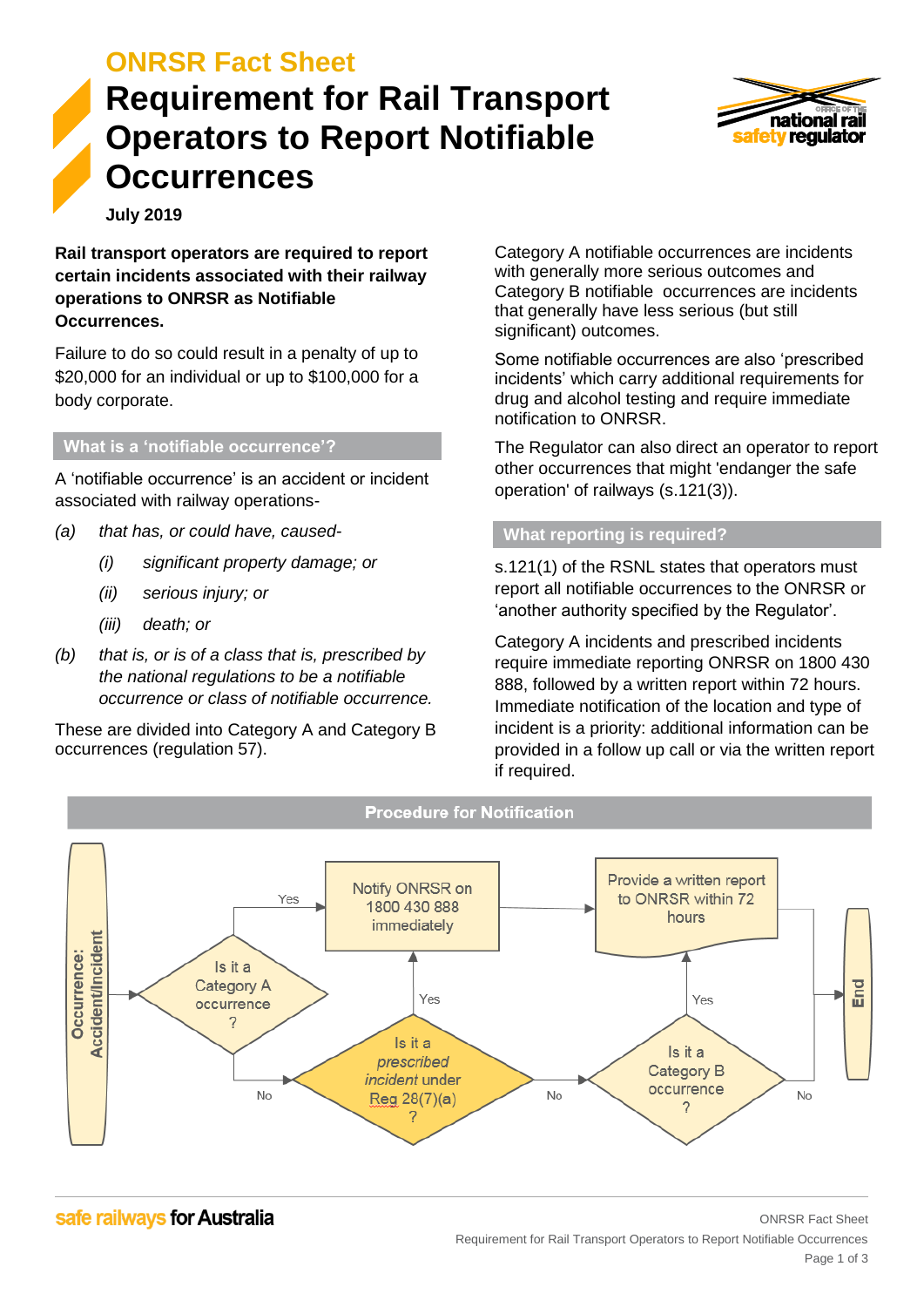Category B incidents require a written report to be submitted to ONRSR within 72 hours.

The written report is submitted through the ONRSR Portal.

The Regulator may also require an operator to investigate notifiable occurrences (s.122) and provide a report in a specified manner within a specified period.

## **Is the operator required to 'hold' the site?**

Operators are not automatically required by the RSNL to 'hold the site' following a notifiable occurrence. The operator should take care to preserve evidence to enable an investigation to be undertaken if required, whether by the ATSB, police, ONRSR or the operator themselves.

If necessary, ONRSR may issue a nondisturbance notice (s.182) or secure the site (s.149) to preserve evidence and in the process of this, will liaise with the operator and with other agencies as appropriate.

#### **Can operators report jointly?**

Notwithstanding the benefits of individual reporting, the RSNL does make some provision for joint reporting.

Under s.121(2), operators involved in an incident can make a joint report with any other relevant operators.

A joint report must give the specific details of the notifiable occurrence as identified by all parties involved in the incident and must be confirmed by each as being an accurate account of what occurred.

Reporting is a legislated responsibility – even if operators choose to report jointly, there is an onus upon all to ensure that:

> the information provided is accurate; and

> the report has been submitted to ONRSR within the required timeframes.

For operators choosing to report jointly, ONRSR expects that they would be able to demonstrate a robust, documented process showing how:

- > the entities would collaborate;
- any entity submitting the joint report would ensure that all other entities had contributed;
- the entities would resolve data differences; and
- > the entities would assure themselves that no reports are missed.

ONRSR must also be provided with the details of all parties involved in the report so that officers can contact them to clarify details if required.

For more information on how to report jointly, please contact the notifiable occurrences team at [occurrences@onrsr.com.au.](mailto:occurrences@onrsr.com.au)

#### **No ability to contract out responsibility**

Under the RSNL, operators cannot contract out of their duties and more than one person can hold a duty concurrently (s.51).

This means, that while operators involved in an incident can make a joint report with any other relevant operators, they are not permitted merely to provide information to another operators and expect them to submit it.

So, while an accredited operator may be required under a contract or access agreement to notify another operators of any incident, this does not acquit their responsibilities under the legislation – they must still actively report (either individually or jointly) to ONRSR.

Penalties can apply if an operator does not report.

#### **Notification is core business**

Reporting enables ONRSR to identify safety concerns and trends, allowing it to work proactively with industry to resolve them.